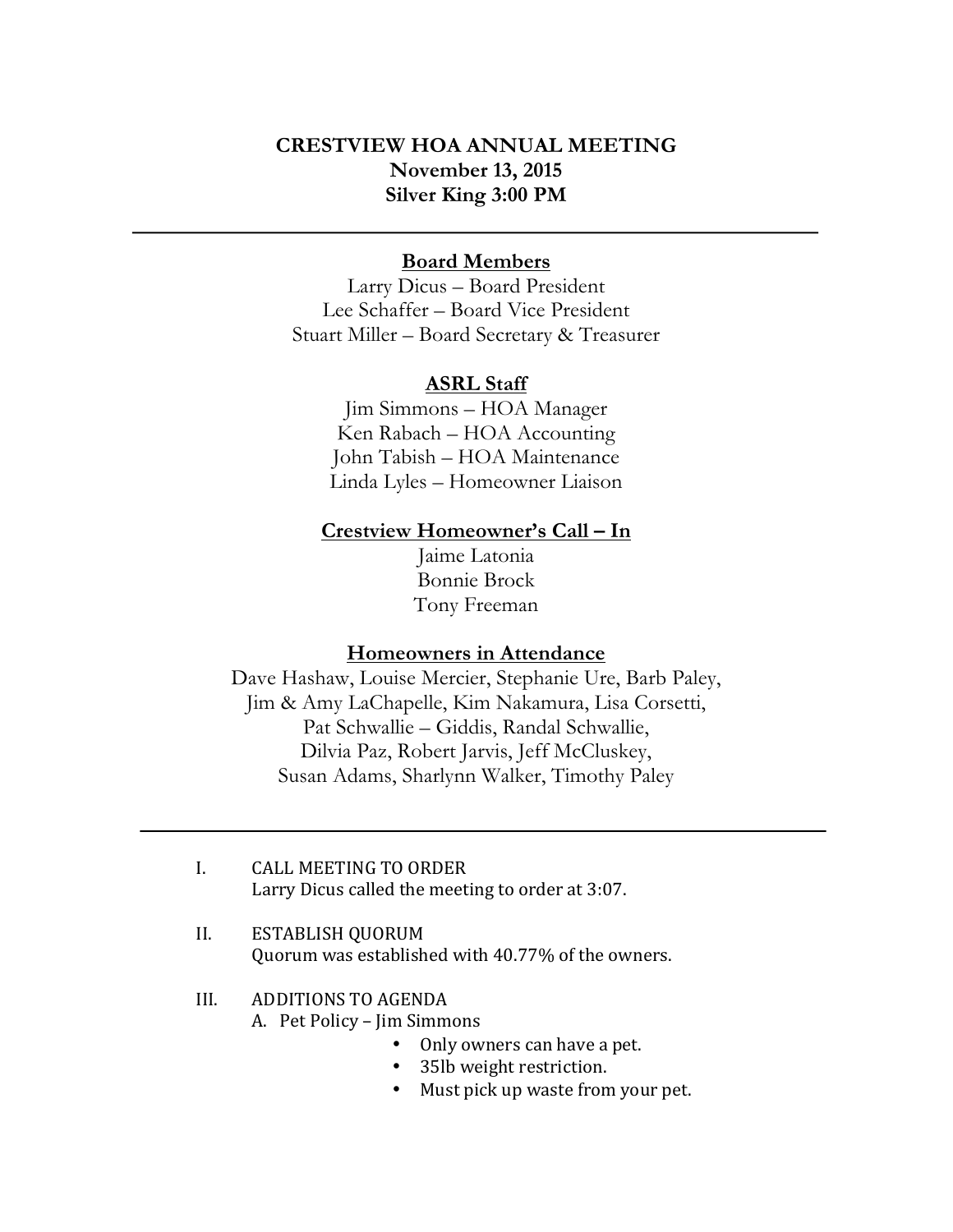- Owners need to identify when units have pets. that do not meet the guidelines.
- Pets will need to be registered with John.
- A new notice will go out to owners regarding the pet policy.
- Owners with pets that are a nuisance will notified by HOA.
- B. Parking
- Jim Simmons- Pay attention to the assigned parking in the garage.
- C. Soundproofing units
	- Soundproofing Units. Owners can get a group discount if they have more than 5 owners. The cost is about \$3000 per unit.
- D. Electrical & plumbing issues not meeting code in units from original contractor during renovations.
- E. Sky Satellite is the new cable service provider.
- F. Access Code changed every 6 months. Notices will go out when the changes occur.
- IV. OLD BUSINESS
	- A. Approval of 2014 Annual Meeting Minutes
		- Pat Schwallie Giddis moved to approval the minutes. Seconded by Kim Nakamura. Minutes approved.
	- B. Maintenance Update John Tabish
		- 1. Completed Projects
			- Cement removal  $&$  curb grind
			- Pool Signs & Security. No trespassing signs have been placed in pool area and notification to surrounding complexes to their residences
			- Building D & E Paint completion. Missed paint areas on buildings  $D & E$  have been addressed with the painting contractor Moorehouse. The issue will be resolved in the spring.
			- Hot tub will be running by Christmas.
		- 2. Maintenance Issues
			- Gaps between the windows and doors due to building settlement. Windows or sliding doors gaps due to settlement will be replaced by HOA only. John Tabish will assess the damage issue.
			- Sprinkler head leaks will be addressed as needed.
			- New Exercise Equipment. Stuart Miller moved to purchase new equipment, Lee Schafer seconded.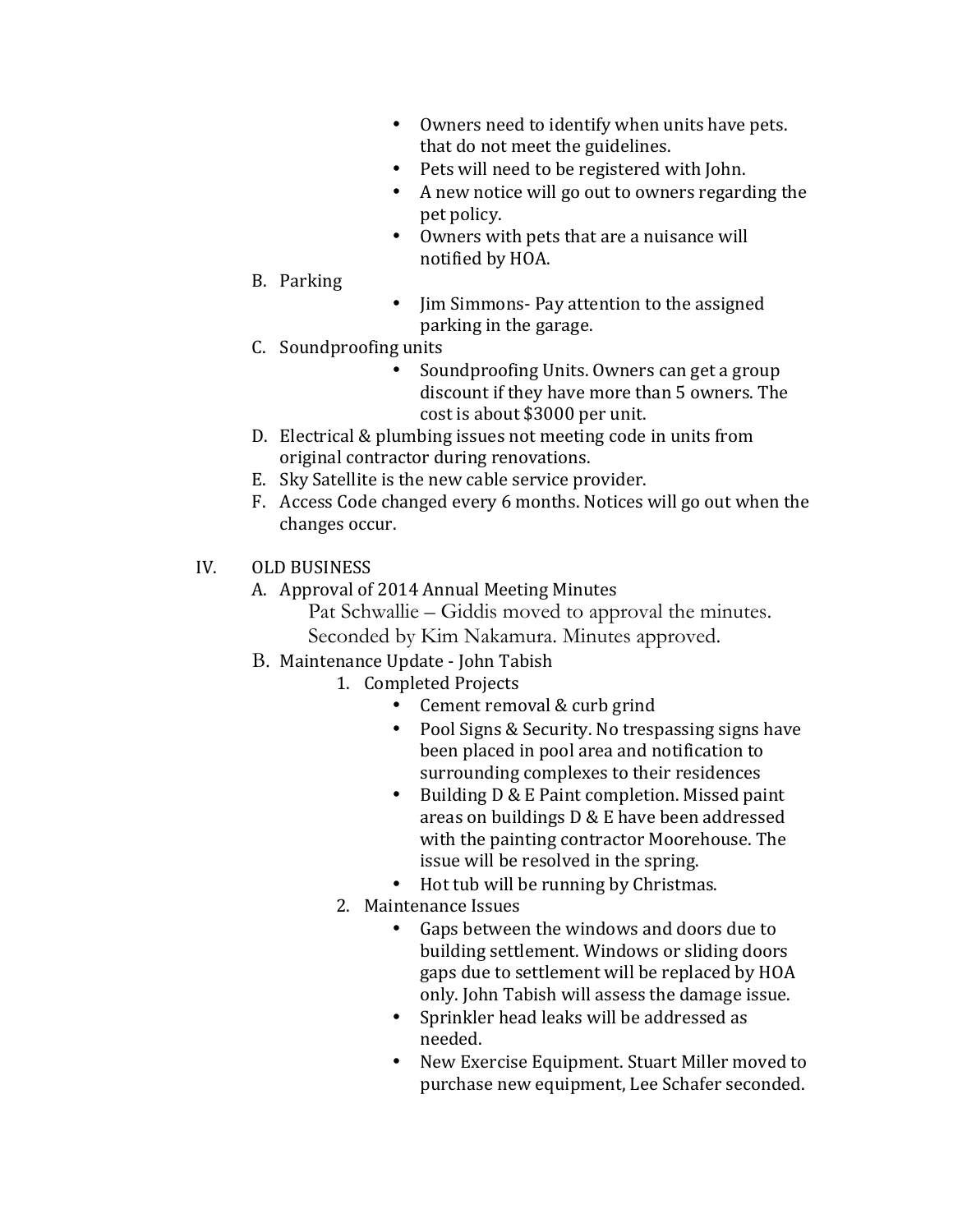Motion passed to purchase a new exercise bike and treadmill from Pex for \$5500 in 2015.

- Elevator and lobby will be replaced with ceramic tile instead of carpet in B, C, and  $D &E$ , which still have the original carpet.
- Building heat tape \$12,570 for the north sides on the buildings for 2016.
- Pool Plaster & Tile, repair pool plaster and replace tile surround in 2016
- Fire Panel upgrade in Building D in 2016. Fire safety inspection next week.
- Washing exterior windows for \$2200 from Engle Buildings annually.
- 2 oz. drain treatment will be used in all units to help avoid plumbing overflow issues.
- Cameras are in the elevator, lobby, pool, fitness room, and clubhouse, not the parking garage.
- Research the difference between the cost and longevity of Seal Coating or overlay filling cracks and holes.
- New hot tubs will not be installed due to lack of funds in the reserve and ADA issues for a lift.
- John Tabish will get quotes for a sauna.
- Recycle areas will not be installed due to lack of capital.
- Water penetration from deck to deck is not a HOA issue. They are open decks. Each owner can try to place something if it is approved by HOA.
- To have a dryer vent cleaned it is \$99.00.
- V. NEW BUSINESS

## A. 2016 HOA Budget

1. Variance Report Page - Jim Simmons

- Eliminate Fraud Protection Program from Wells Fargo Bank that will save \$55.00 per month.
- Final part of the 2015 assessment will be due in January for \$22,000.
- Routine Maintenance and building line items were increased due to building age.
- Bad debt issues due to foreclosure issues, etc. have been cleared up by January 3rd.
- No dues increase for 2016.